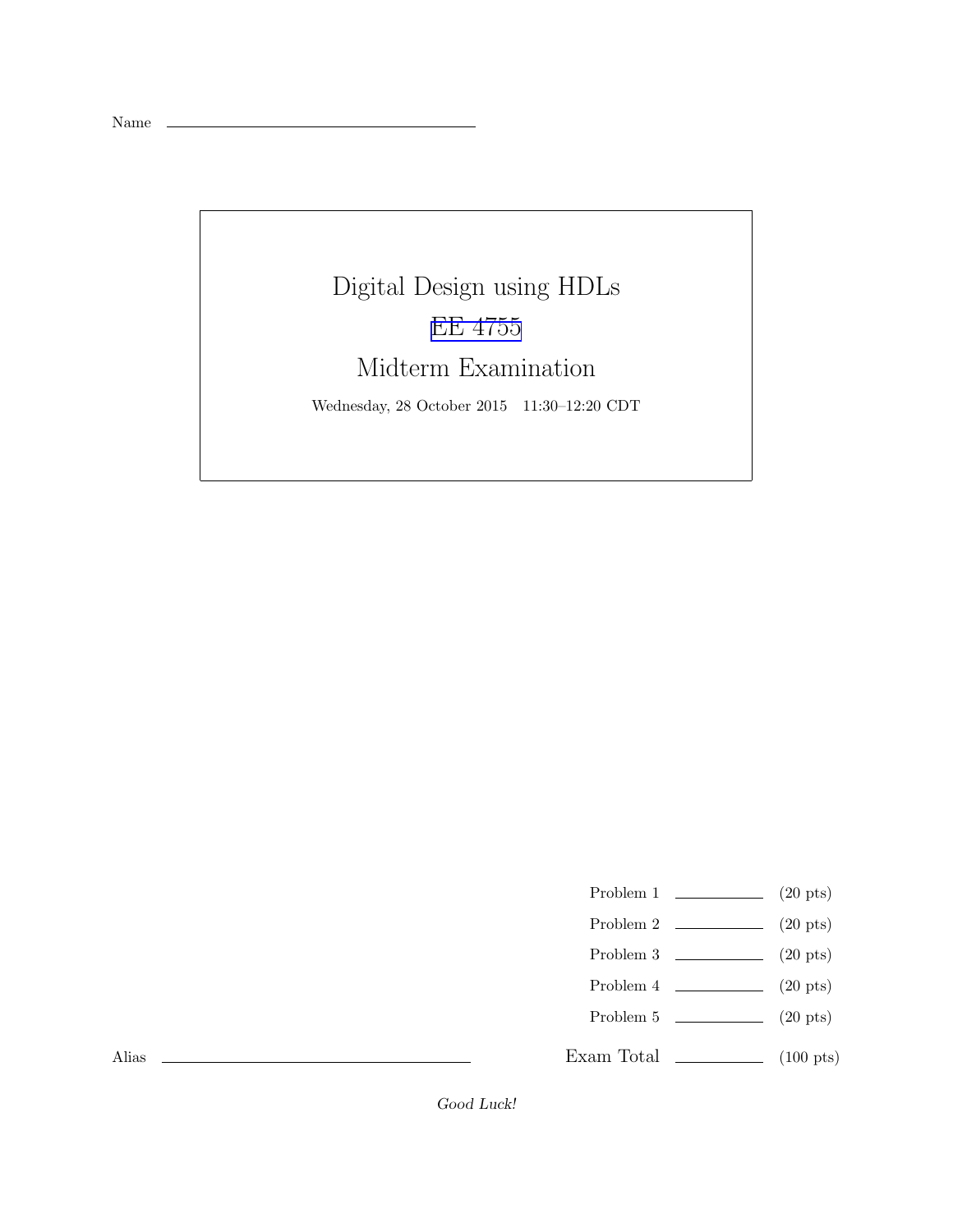Problem 1: [20 pts] Complete the Verilog description of the hardware illustrated below. It's okay—and a time saver—to use the == operator.



Complete the port declarations.

Complete the module.

## module ezmod

( output // DON'T FORGET  $\hspace{1.6cm} \textbf{input} \\$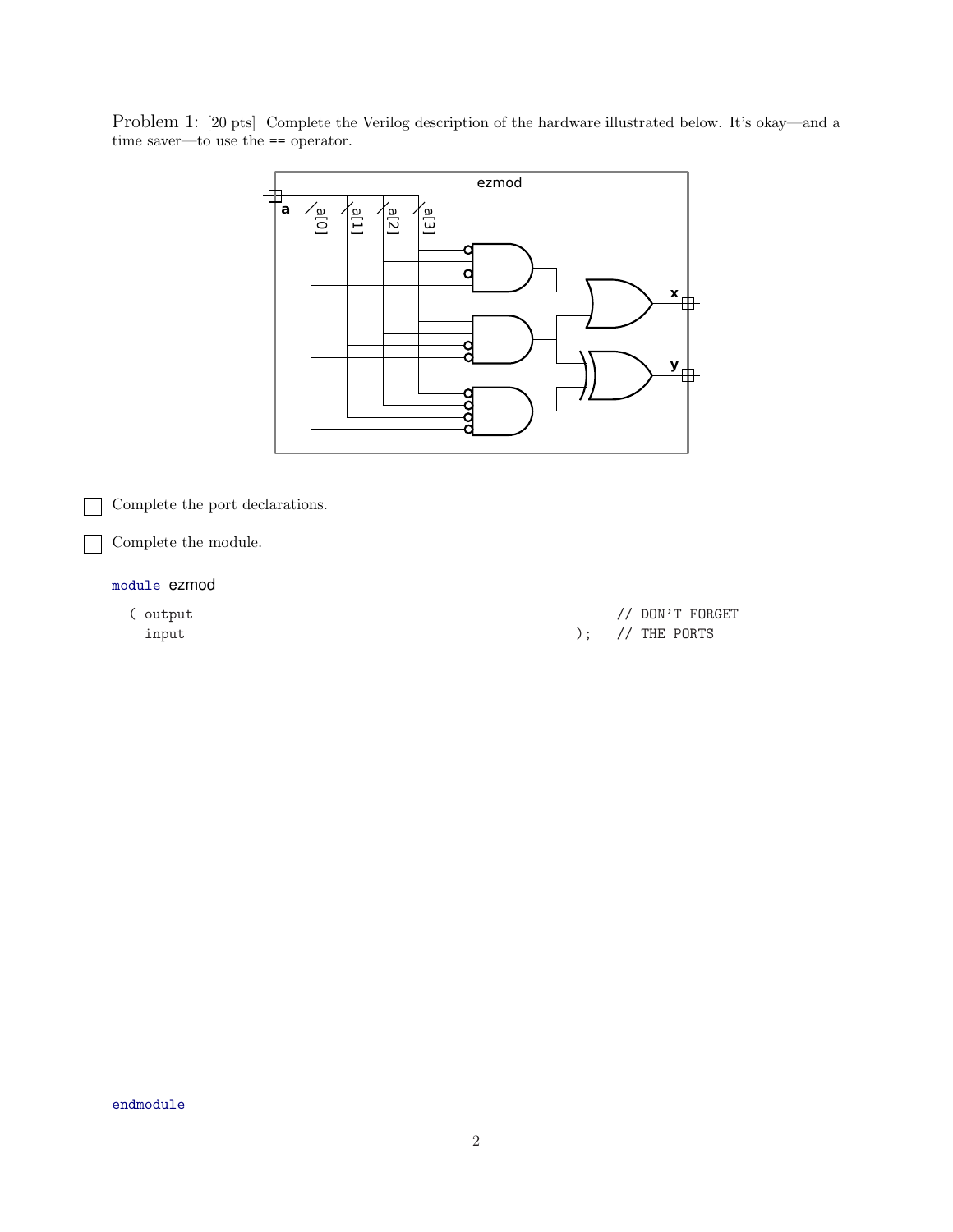Problem 2: [20 pts] Consider the module below.

```
module SSUM #( int n = 3, int f = 4, int swid = f + \text{\$clog2(n)})
            ( output logic [swid-1:0] sum,
               input uwire [n-1:0] mask, input uwire [f-1:0] a[n]);
  always @* begin
     sum = 0;
     for ( int i=0; i\le n; i++ ) if ( mask[i] ) sum += a[i];
   end
endmodule
```
(a) Show the hardware that will be synthesized without optimization and using default parameters.

Hardware without optimization.

(b) Show the hardware that will be synthesized using the default parameters with optimization. In particular, try to make use of a four-input multiplexor for the first two iterations of the i loop.

Hardware with optimization and using a four-input mux.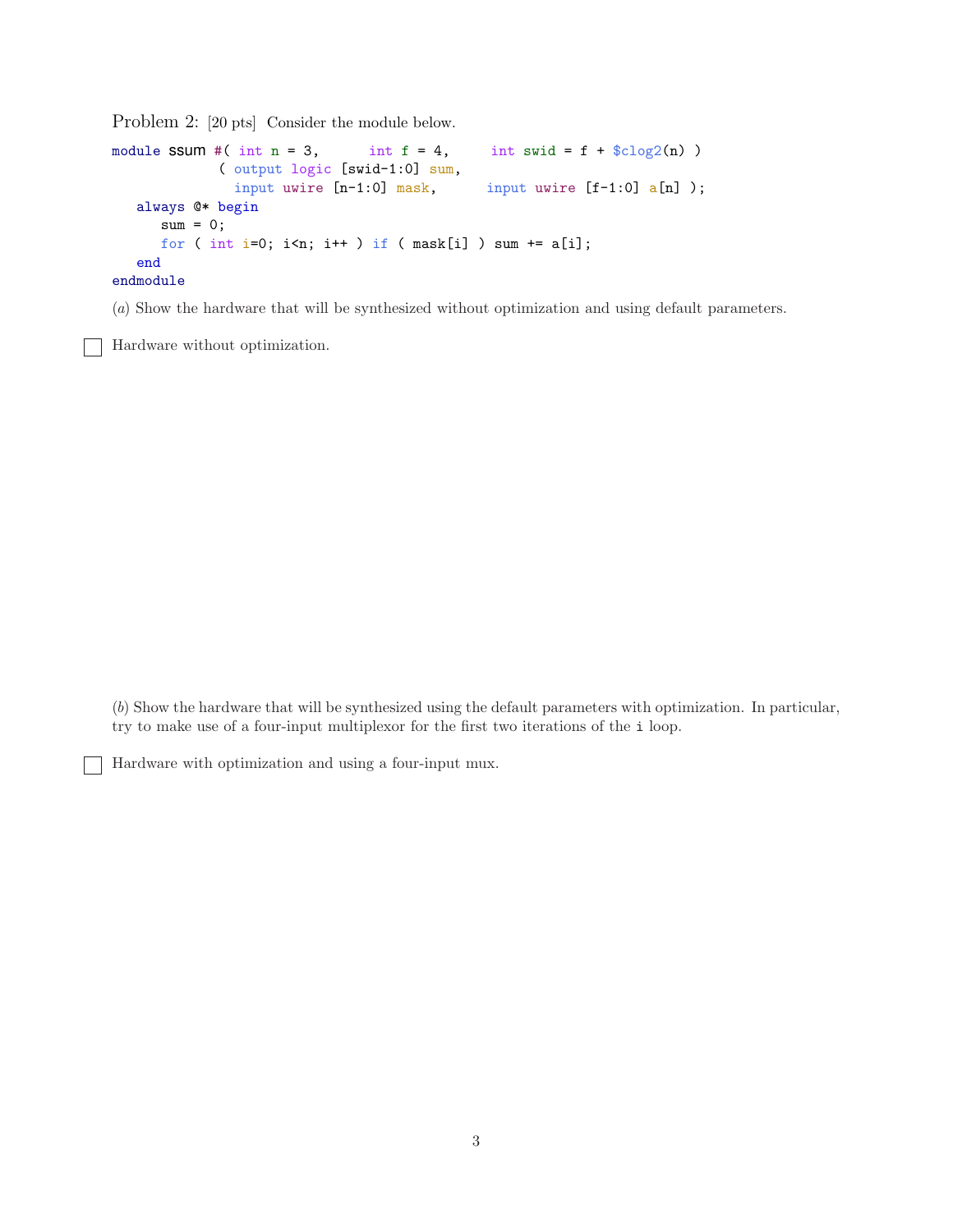Problem 3: [20 pts] Appearing below is the ssum module from the previous problem and the start of a recursive version of the module, ssum\_rec. Finish ssum\_rec so that it performs the same computation, but does so using a tree connection of hardware rather than the linear connection that ssum describes. (For partial credit only use a generate loop to instantiate ssum modules of a fixed size; for full credit use recursion.)

```
module SSUM #( int n = 3, int f = 4, int swid = f + clog(2(n))( output logic [swid-1:0] sum,
    input uwire [n-1:0] mask, input uwire [f-1:0] a[n]);
  always @* begin
     sum = 0;for ( int i=0; i\le n; i++ ) if ( mask[i] ) sum += a[i];
  end
endmodule
```
Complete module so that it describes a tree structure specified using recursion.

```
module ssum_rec
  #( int n = 3, int f = 4, int swid = f + \frac{6}{\cosh(2(n))}( output logic [swid-1:0] sum,
     input uwire [n-1:0] mask,
     input logic [f-1:0] a [n-1:0] );
```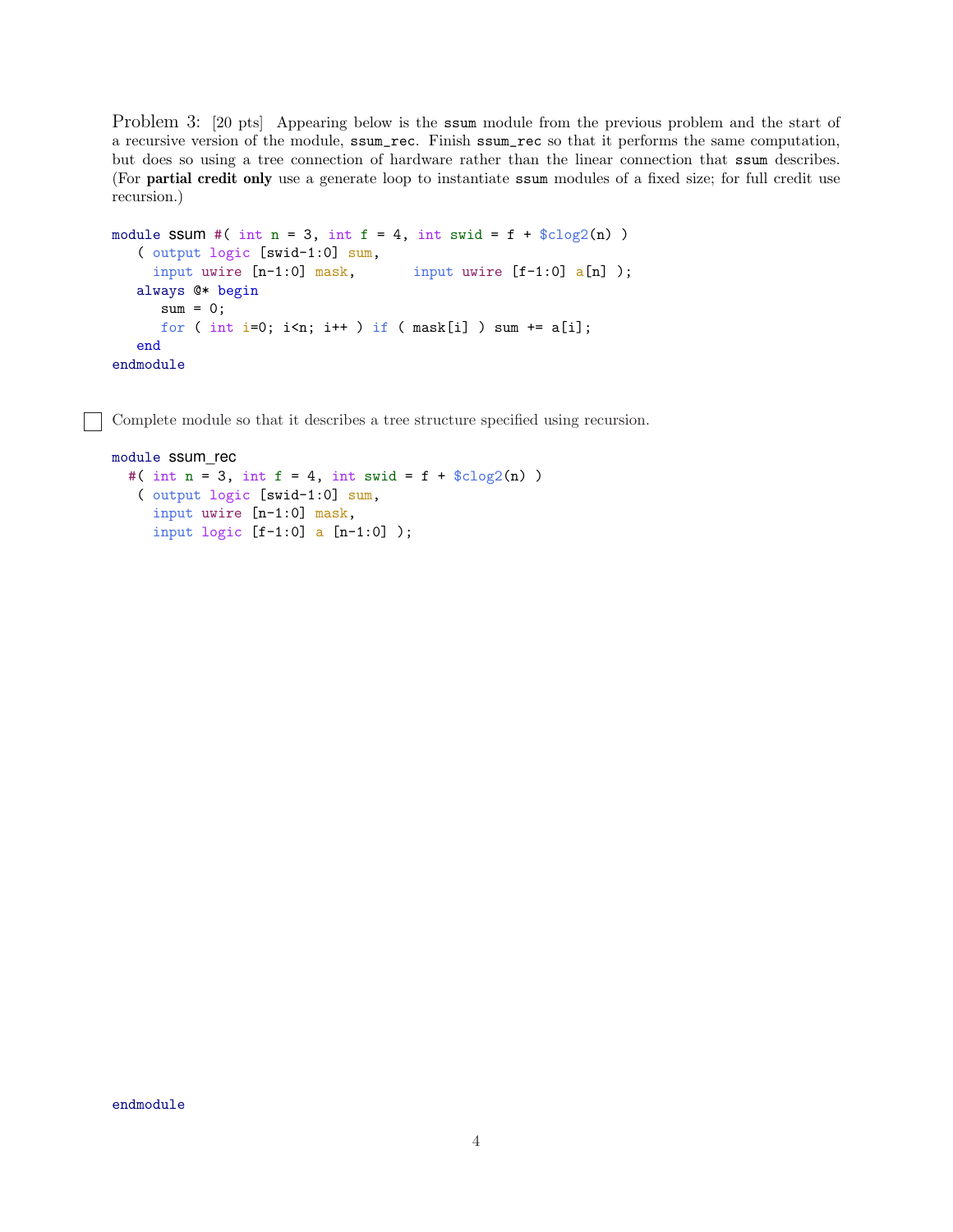Problem 4: [20 pts] Show the hardware that will be synthesized for the module below.

```
module yam( output logic [7:0] x, y, z,
           input uwire [7:0] a, b, c, input uwire [1:0] op, input uwire run, clk);
  logic [7:0] x1, x2, e;
  always_ff @( posedge clk ) begin
     e = b;z = a + b;if ( op == 0 ) e = z;else if ( op == 1 ) e = a + x;
     else if ( op == 2 ) e = a + x1;
     x2 = x1;x1 = x;if ( run ) x = e;
  end
  always_comb y = x1 + x2 - c;
endmodule
Show hardware, including \Box registers and \Box module ports.
```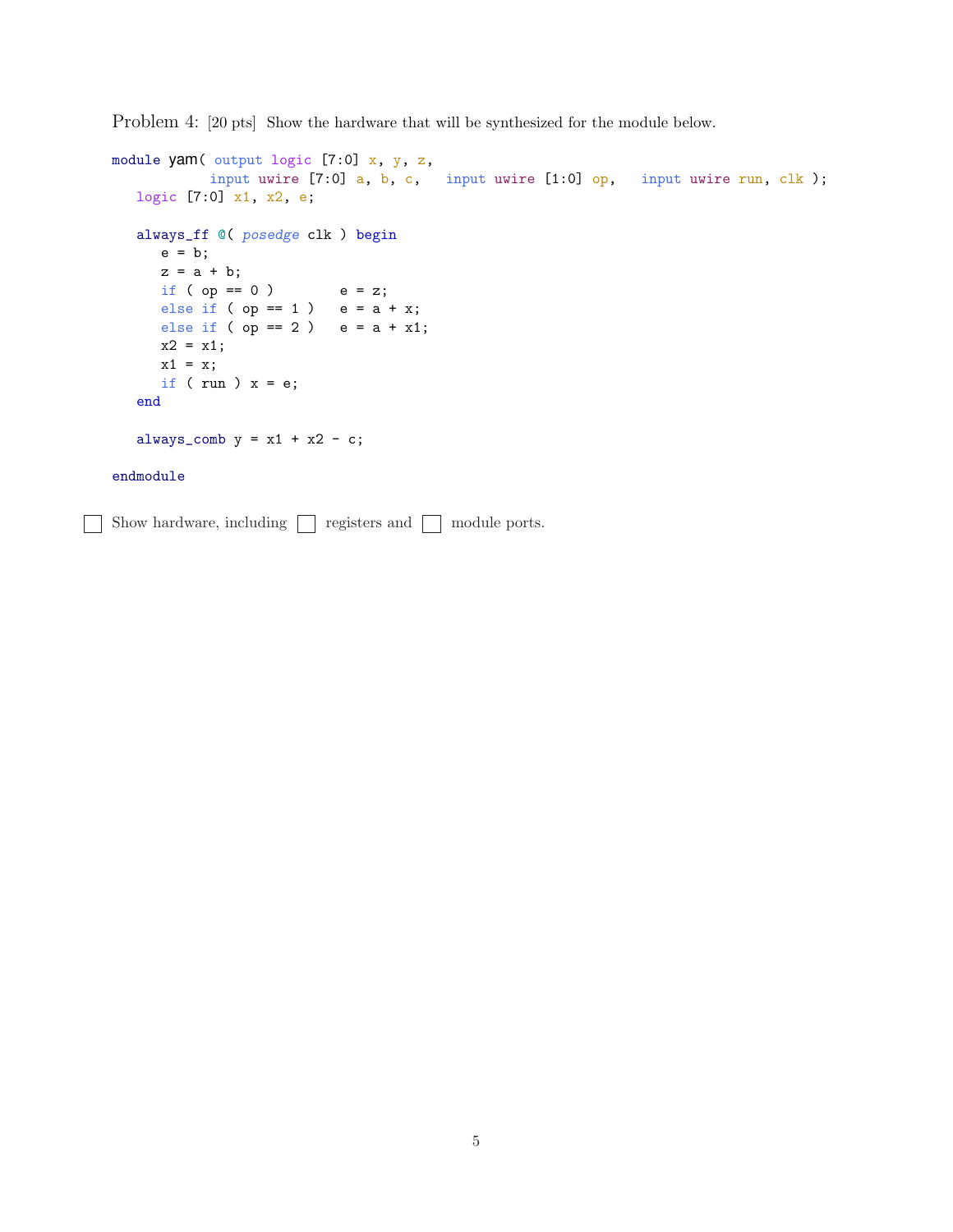Problem 5: [20 pts] Answer each question below.

(a) Show the values of a, b, and c when the code reaches Point 1 and Point 2.

```
module short_answers;
  int a, b, c;
  initial begin
     a = 0; b = 0; c = 0;
     a = 1;a \leq 2;a \le #3 3; //
     b = a + 10; // ---a--- ---b--- ---c---
     c \le a + 20; //
     // Point 1:
     #1;
     // Point 2.
  end
```
my\_prog **my\_prog\_instance**(a,b,c); // Ignore for part (a).

endmodule

| At Point 1, values for $\Box$ a, $\Box$ b, and $\Box$ c.        |  |  |  |  |  |
|-----------------------------------------------------------------|--|--|--|--|--|
| $\Box$ At Point 2, values for $\Box$ a, $\Box$ b, and $\Box$ c. |  |  |  |  |  |

(b) The definition of the my\_prog program from the previous part appears below. Show the contents of the Verilog event queue at Point 1 in the code from the previous part, include the effect of code in short\_answers as well as  $my\_prog$ . Show events in the form " $t = 1969$ , region=NL-East, Resume Point 3" and " $t = 2015$ , region=X, Update variable z," but use real region names.

```
program my_prog(input int a, b, c);
   initial forever @( a or b or c ) begin
      // Point 3;
      $display("Let's go Mets!");
   end
endprogram
```
Contents of event queue at Point 1, show  $\Box$  region names and  $\Box$  time stamps.